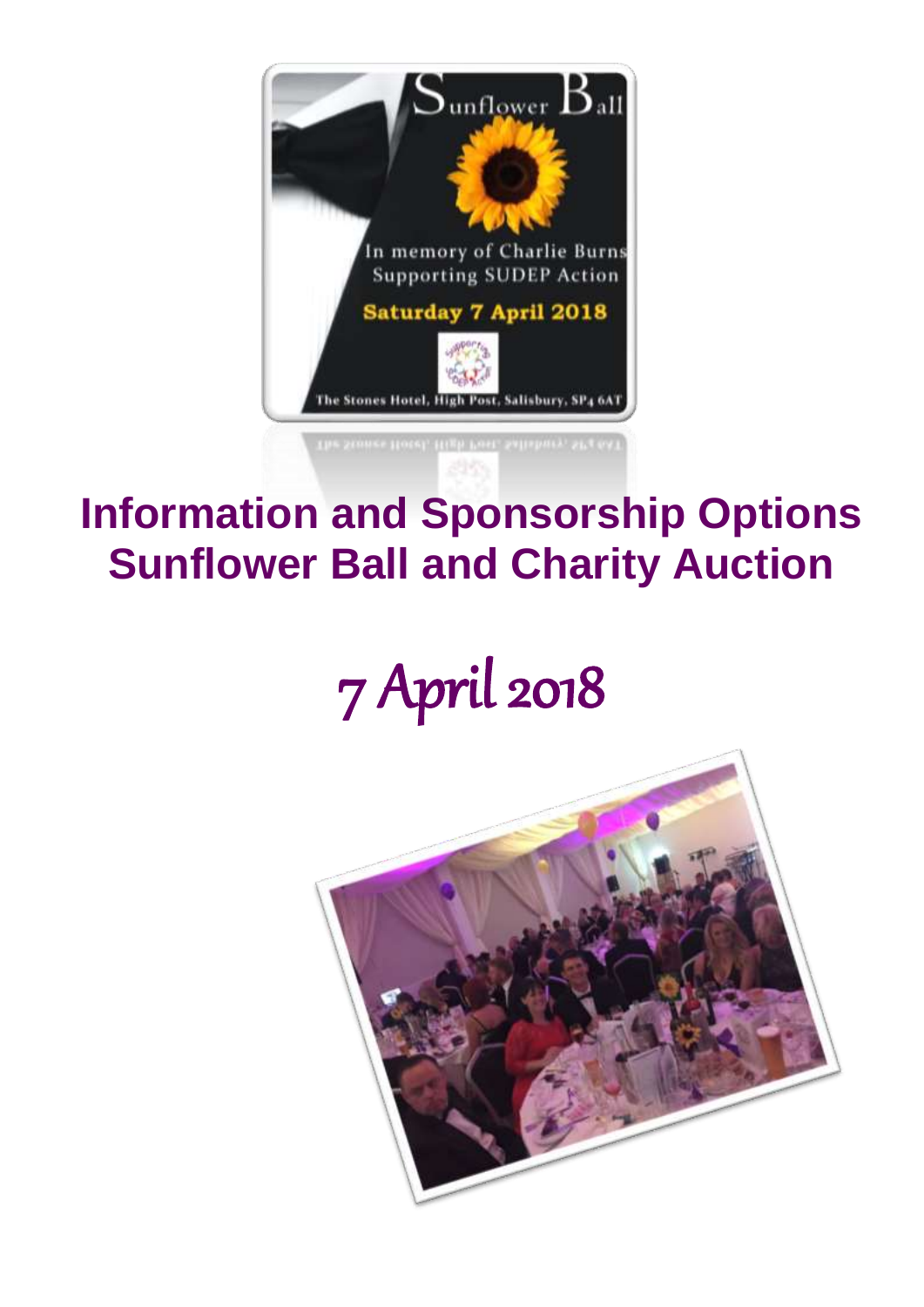# **CONTENTS**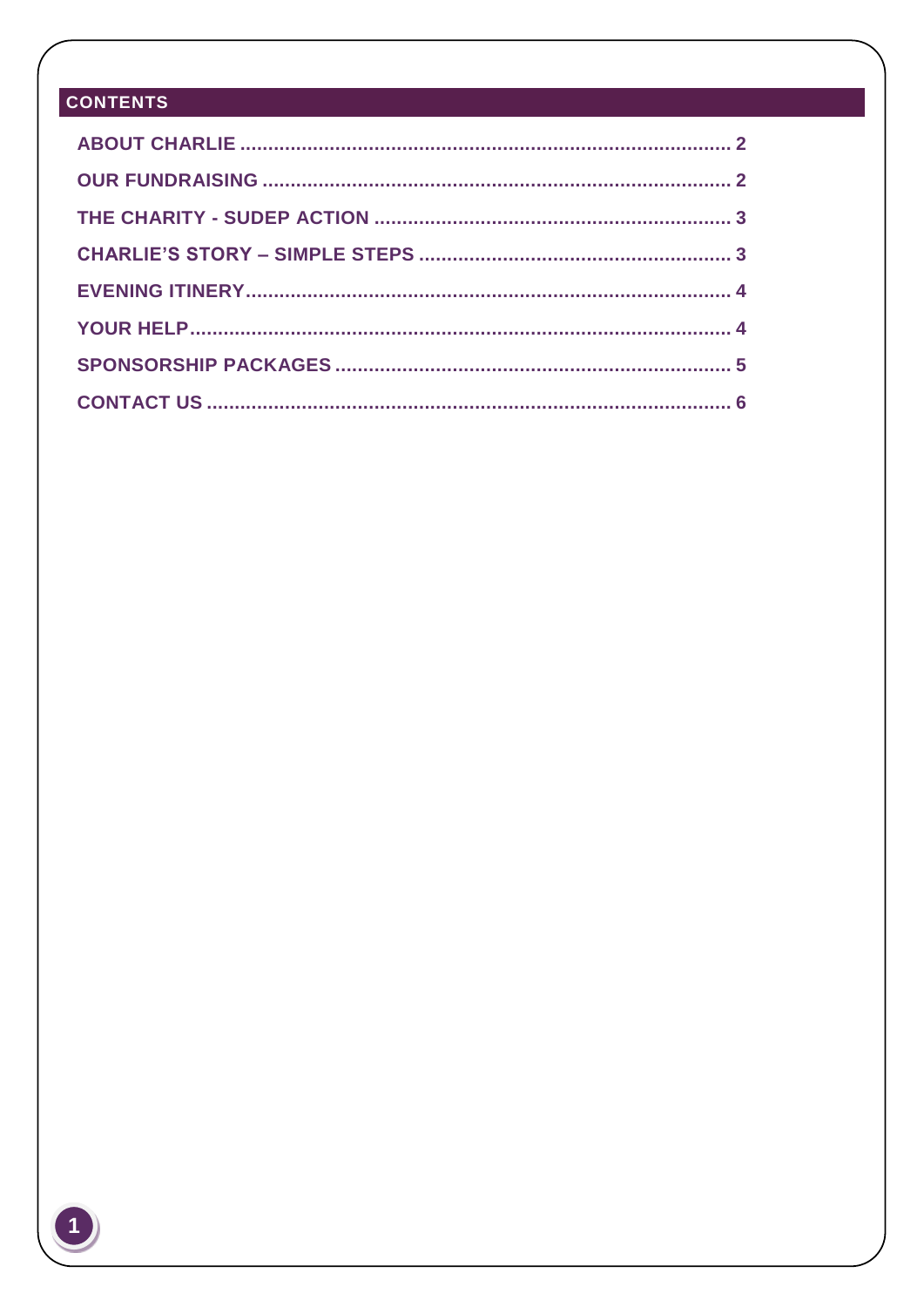

#### <span id="page-2-0"></span>**ABOUT CHARLIE**

Until the 07 Oct 11 Charlie was a perfectly fit and healthy 10-year-old boy. Four days later on the 11<sup>th</sup> October 2011, a week after his 10<sup>th</sup> birthday our gorgeous little boy died.

Charlie had his first witnessed seizure on Friday 7<sup>th</sup> October 2011. The Paramedics arrived some 12 minutes later and took over. They incorrectly diagnosed this incident as a Febrile Convulsion and failed to take Charlie to hospital.

Over the weekend Charlie was fine but we were not happy with the diagnosis, on Monday 10 Oct, we took him to see our local GP. Charlie explained that he often woke up during the night gagging and needing a drink and quite often couldn't feel the rest of his body. Our GP suggested that Charlie might be suffering with Nocturnal Epilepsy and referred him for an emergency appointment to see a Neurologist. The earliest available appointment was the on 18<sup>th</sup> November 2011.

On Tuesday 11 Oct 11, Charlie went to school as normal, showing no signs of sickness or temperature throughout the entire day. He played with his mates in the new recreational area in Larkhill after school until we called him in. He was totally himself and we took him to visit his sister at boarding school. We had a lovely evening and Isabella felt much better having seen Charlie, who was his normal self and we had such a happy and funny evening together.

Charlie went to bed that evening at 8:45 pm, an hour later he had died. We were downstairs and heard nothing!

#### <span id="page-2-1"></span>**OUR FUNDRAISING**

Due to our constant fundraising events and raising awareness of Sudden Unexpected Death in Epilepsy (SUDEP), over the last 6 years we have managed to raise a staggering £68,000 as a family. Predominantly the funds have been directed to **[SUDEP Action](https://www.sudep.org/)**, but also the Stars Appeal, Wiltshire Air Ambulance and FAB (Families Activity Breaks – a Military charity who support bereaved Military Families).

We are fully supported by Claire Perry our local MP, who is working to raise the profile of SUDEP in Parliament and is now a Patron of the charity. We have spoken at the Houses of Parliament during the launch of the **[Epilepsy Deaths Register](https://www.sudep.org/content/jan-burns-%E2%80%93-speaking-houses-parliament-4-june-2013)** and last year attended an evening reception at **[10 Downing](https://www.sudep.org/article/samantha-cameron-hosts-sudep)  [Street](https://www.sudep.org/article/samantha-cameron-hosts-sudep)** hosted by Samantha Cameron. During this evening, SUDEP Action launched an appeal for research into the Wearable Apnoea Detection Device **[\(WADD\)](https://www.sudep.org/article/wearable-apnea-detection)**. This is where our fundraising efforts were directed over the last 2 years. We are extremely pleased to announce that the European Research Council (ERC) has awarded the WADD €2 million for its development over the next 6 years!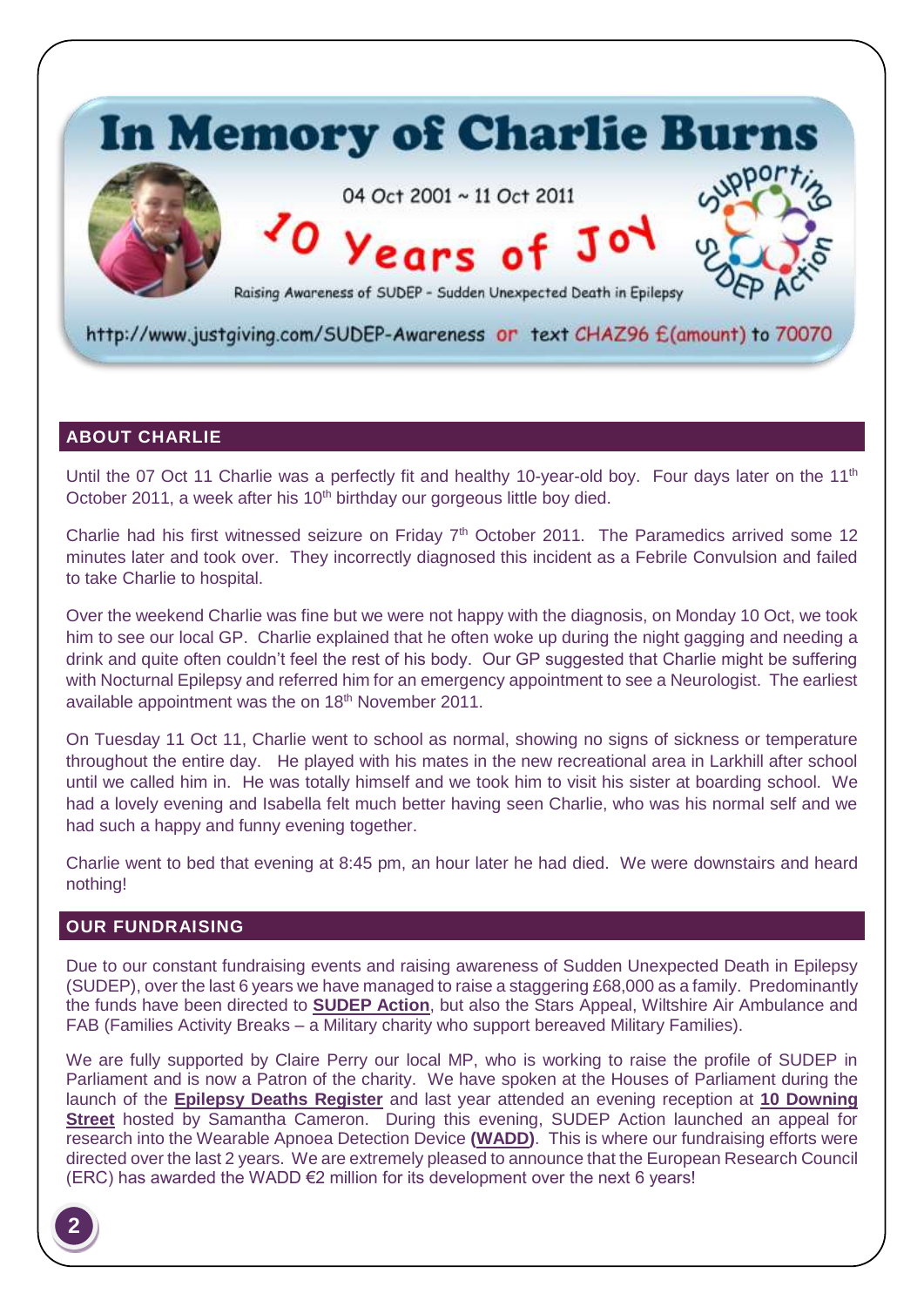We as a family are extremely proud to have been awarded the '**[Fundraisers of the Year' 2017](https://www.spirefm.co.uk/news/local-news/2204947/the-local-hero-awards---who-are-your-winners/)** at the Spire FM Local Hero Awards. This is an honour that we can only put down to the support and backing that we receive from all of the public in our quest to raise awareness of SUDEP -The Silent Killer.

#### <span id="page-3-0"></span>**THE CHARITY - SUDEP ACTION**

Epilepsy is one of the top-ten causes of early death, 21 people every week in the UK die from epilepsy, that's more than Cot Death or AIDS combined. Sudden Unexpected Death in Epilepsy or SUDEP has no cure. SUDEP Action, focus their efforts on the priorities that are important to bereaved families:

• To prevent deaths • To be supported • To be involved

As relatively small and charity, it leads the way across the world in the research and development in technologies that could prevent future deaths. They were recently awarded a Global Impact Award on Epilepsy, one of the highest honours from medical and patient organisations working in the epilepsy field. SUDEP Action was founded 21 years ago by a group of people who had been bereaved themselves due to SUDEP. The charity relies solely on public donations and a significant percentage of those donations are raised by families like us that have lost a loved one to SUDEP.

The charity is committed to preventing SUDEP and other epilepsy deaths through research, awareness and influencing change. They lobby clinicians, health managers and policy makers with the aim of raising awareness and ultimately reducing the risk of epilepsy related death. SUDEP Action currently works in partnership with Kings College Hospital London and University College London and many other specialist organisations.

This year we have been heavily involved in the charities new **[#Prevent 21](http://sudep.org/article/sudep-action-president%E2%80%99s-reception-prevent21-launch)** campaign, which aims to raise £1 million to try and prevent 21 deaths a week to SUDEP. We have pledged to raise a huge £21,000 towards this campaign.

#### <span id="page-3-1"></span>**CHARLIE'S STORY – SIMPLE STEPS**

During our Campaign to raise awareness of SUDEP, we have also been on our personal journey to ensure that the medical services are aware that it is one of the top 10 killers of premature deaths in the UK. We found that so many things were wrong and that even most experienced medical staff were not aware of the condition. We have worked very closely with South Western Ambulance Service Ambulance Trust (SWAST) to rectify this as a result of a Parliamentary investigation into the failings identified in Charlies Treatment. In April 2017 **[Charlie's Story](https://vimeopro.com/healthandcarevideos/swasft-burns-family/video/205794998)** – Simple Steps training videos and teaching pack was released. It has now been taken on as a part of the Paramedic annual training in 10 of the 12 ambulance trusts in the entire UK. We are still working on the other 2 areas!!

The Patients Safety Council have an e-learning version of the training and it is now mandated to all paediatric consultants, doctors and specialist nurses.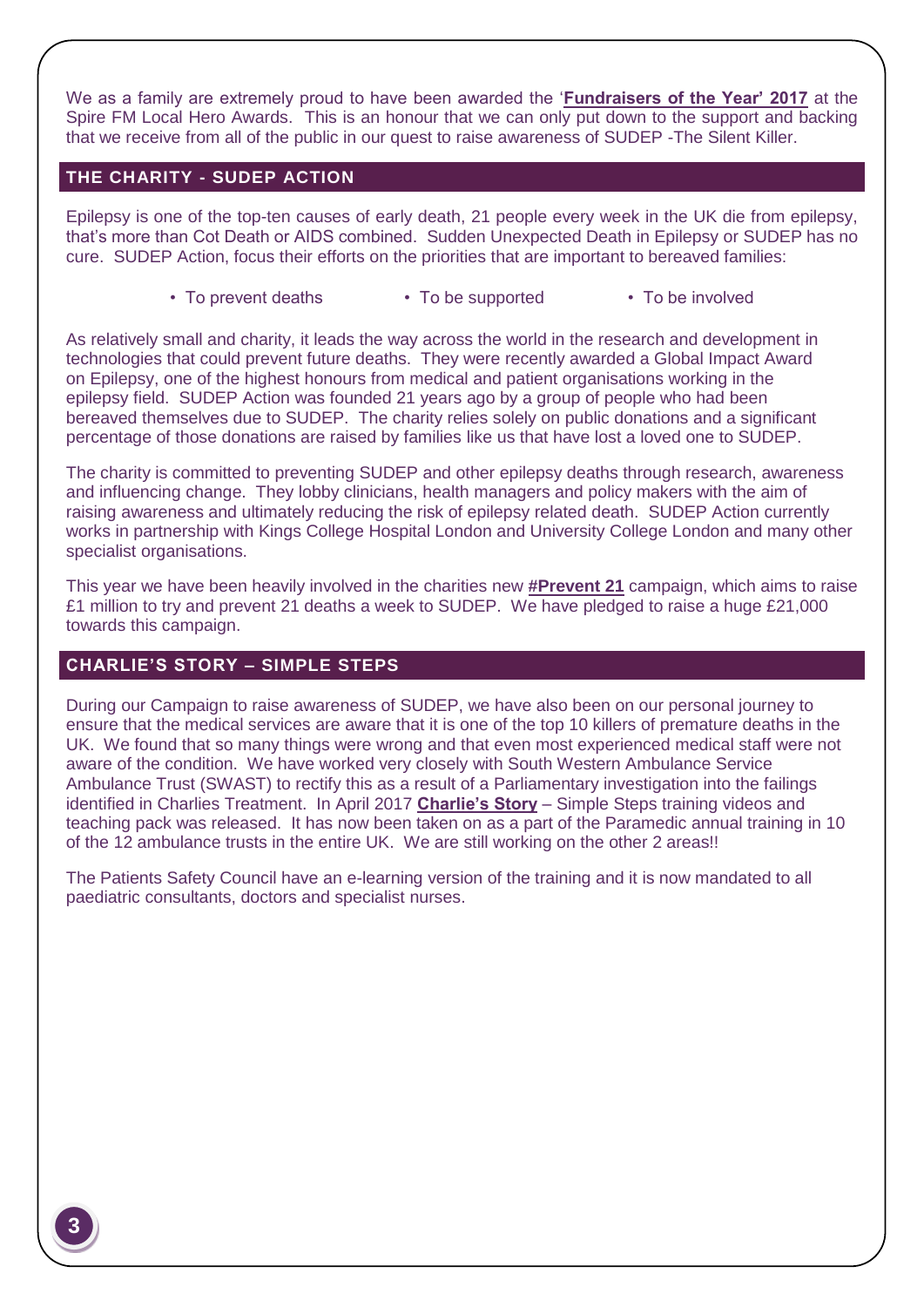#### <span id="page-4-0"></span>**EVENING ITINERY**

Date: Saturday 7 April 2018

**Venue:** The Stones Hotel, High Post, Salisbury, SP4 6AT

**Time:** 1830: Arrival Drinks Reception

1915: Three Course Dinner

2030: Entertainment Part 1

2115: Introduction and Auction

2230: Entertainment Part 2 and Raffle Draw

0100: Carriages

The evening entertainment will be packed with a full line up which will include Rock Choir, Viva Las Vegas Fun Casino and the fantastic local band Innervision, Wayne Savage Caricaturist.

Formal photographs as well as a fun photo booth will be provided by **[John Rose Photography](https://www.johnrosephotography.com/)**, which will available throughout in order to capture your night.

**Dress Code:** Black Tie and Cocktail Dresses

**Cost:** £50 Per Person or £450 Per Table (10).

The cost includes, Arrival Drinks Reception, 3 Course Dinner and a full night of entertainment.

**Accommodation:** For those that wish to stay overnight the '**[Stones Hotel](http://www.thestoneshotel.co.uk/)**' are offering a discount for a double or twin room with breakfast, for £90 per room. To take advantage of this offer please book direct with the hotel on 01722 782020. Please quote 'Sunflower Ball', a deposit of £15 will be required.

#### **[TICKET SALES](http://bazburns.wixsite.com/charliesangels/copy-of-charlie-s-story)**

#### <span id="page-4-1"></span>**YOUR HELP**

It is through the support of local businesses that we are able to continue to run such large events. As a family, we are extremely pleased to offer you this unique opportunity to promote your local business whilst making a huge difference to thousands of people who suffer from epilepsy or have been bereaved through an epilepsy related death.

There are many ways in which you can help support the Sunflower Ball by attending, sponsoring the event, being there on the evening or by donating prizes to either the auction or raffle, which will take place through the evening. Full details are on the next page, however if you have something particular that you are willing to offer then please do **[contact us](#page-6-0)** to discuss the option.

There are 120 tickets available which are selling very well and it looks like they will sell out. Once again, we are pleased to have Spire FM joining us which always helps to publicise the event. Indeed, they have followed our fundraising from the very start of our campaign.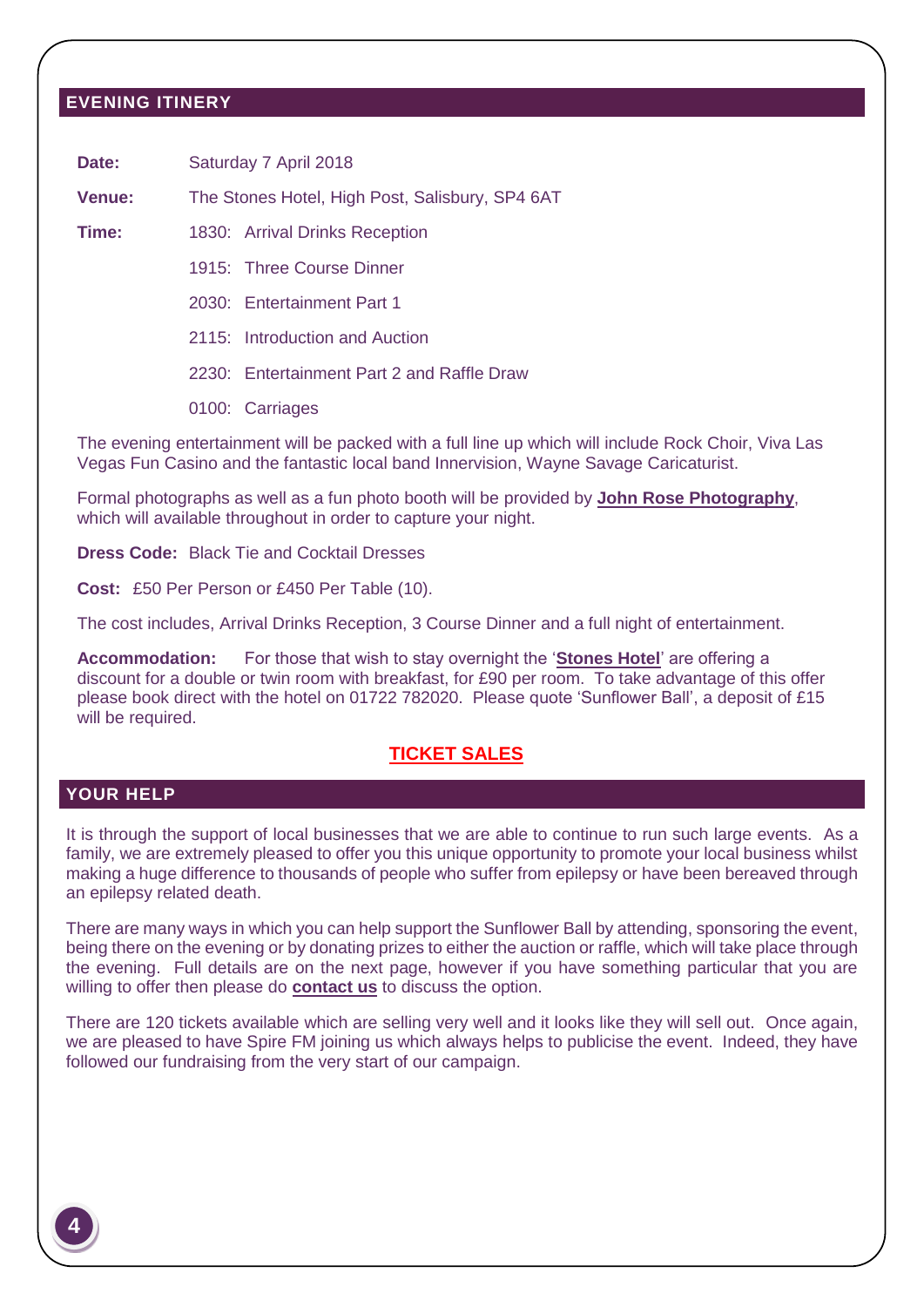#### <span id="page-5-0"></span>**SPONSORSHIP PACKAGES**

# **Headline Sponsorship - £1500**

- A Table of 10 on the night in a prime location
- Logo to appear on all advertising 'As Sponsored by' Social Media, Tickets and Emails
- Public Acknowledgement at the opening address
- Full Page advert in the Souvenir Brochure (artwork to be provided by you)
- Logo and Advert to be displayed in the Main Room Screens and Casino
- Self-Promotion of Pop-Up banners in the main rooms and Casino
- Logo on the Fun Casino Money
- Adverts and Links displayed regularly through Social Media

The above is not an exhausted list if we can Thank You in any way possible for your support we will do what we can

Please get in touch if this is of interest to you

## **Gold - £750**

- 4 x Free Tickets to the Ball
- Full Page advert in the Souvenir Brochure (artwork to be provided by you)
- Logo on the Back-Cover Page of the Souvenir Brochure
- Logo included in the Thank You page of Souvenir Brochure
- Self-Promotion of Pop-Up banners in the Drinks Reception
- Logo on Screens in the Main Room
- Social Media Thanks You's including links

## **Silver - £500**

- 2 x Free Tickets to The Ball
- Half Page advert in the Souvenir Brochure (artwork to be provided by you)
- Logo included in the Thank You page of the Souvenir Brochure
- Logo on Screens in the Main Room
- Social Media Thank You's

# **Auction and Raffle Prize Donation**

In order to make the Charity Auction and Raffle work it is essential to have excellent prizes. Donations of prizes for our Auction and Raffle are very gratefully received. Auction and Raffle prizes will be listed on the night as well as acknowledgement of donor.

**\* Raffle prizes are requested to be in excess of £20 in value.**

## **Match Funding**

Match Funding is a popular way for companies to assist in raising money for charity events. If your company has such a scheme and you want to use it for a great cause then please contact us and we will be more than happy to discuss how you could utilise the offer in this event.

# **Purchase Tickets**

We welcome local businesses along at our events and this is your opportunity to purchase tickets for a night of fun packed entertainment as well as an evening of awareness and fundraising. Please book your tickets online using the link below.

# **[TICKET SALES](http://bazburns.wixsite.com/charliesangels/copy-of-charlie-s-story)**